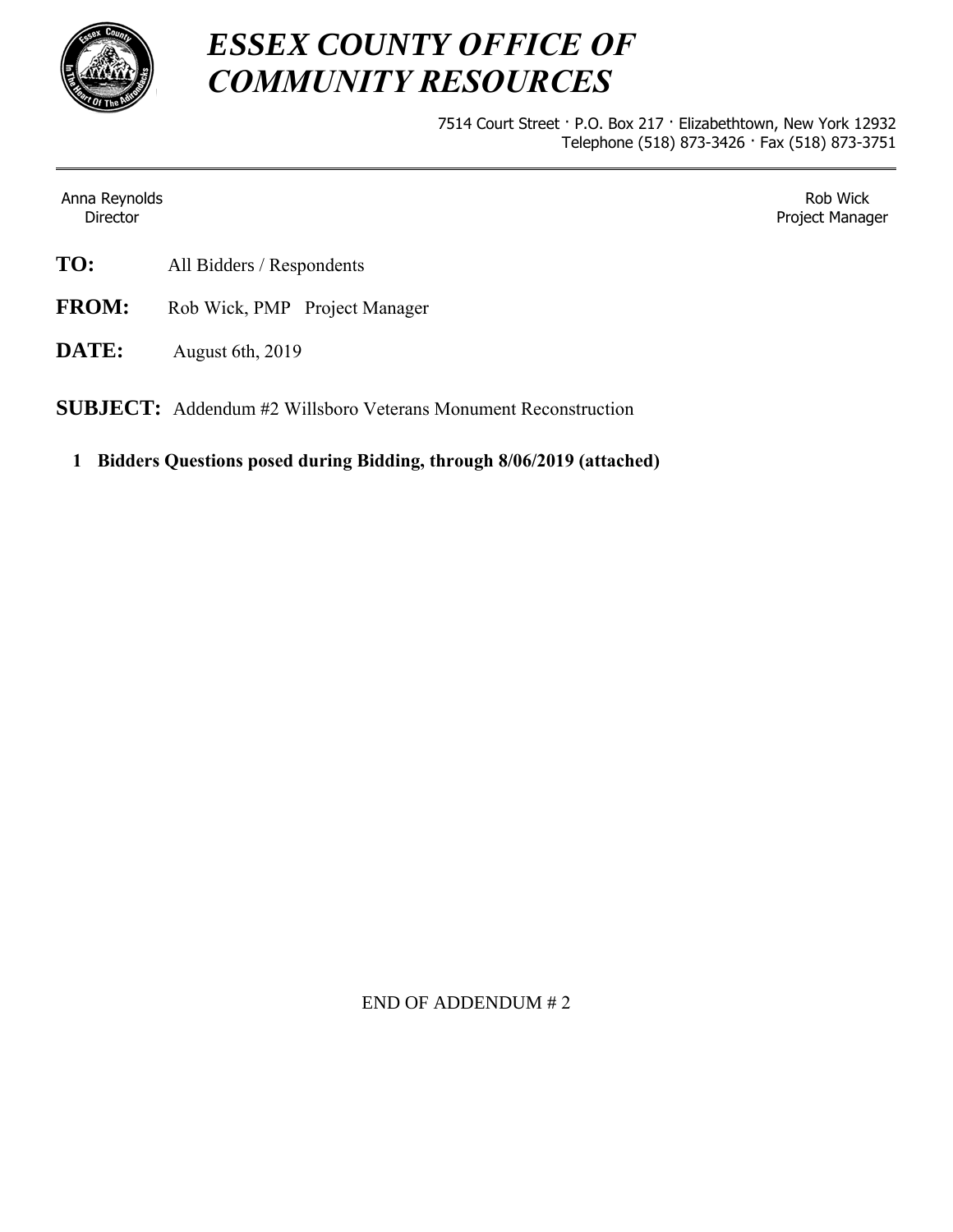- The Notice to Bidders indicates a 90‐day contract duration. The Agreement also lists a 90 Day Project Completion period. However, the Bid Form states: "The undersigned agrees to complete the Work per phase of the Contract by the dates noted in the Technical Specifications and Drawings and all Work no later than thirty (30) days after Contractor receives a notice to proceed with construction from the Municipality."
	- o **(Essex Co.):** Period of performance is 90‐days, Addenda will reflect clarification.
- Article 9.1 of the General Conditions indicates that the Contractor is responsible for all permits. Kindly advise if the Town intends to assess a Building Permit Fee for this project.
	- o **(Essex Co.):** Town will coordinate any local permits.
- The Table of Contents in the Project Manual fails to enumerate the Contract Drawings and the Specification Sections. Please identify if there is an index or Table of Contents for the items so we may be sure that we have all required bid documents.
	- o **(Essex Co.):** Project Manual Identifies Drawings and Specifications in the Table of Articles; Drawings & Specs are Appendices identified therein.
- SECTION 035000 ‐ PERVIOUS CONCRETE is included with the Technical Specifications, and is indicated on the Contract Drawings as a sub‐slab for the pavers. Paragraph 1.4 of the specification alludes to a pre‐bid meeting and a NRMCA Pervious Concrete Certification requirement that will likely be unable to be provided by any local or regional contractors bidding on the project. Please advise if there will be a pre‐bid meeting on this issue or advise if the certification requirement may be waived.
	- o  **(GPI):** The pervious concrete certification cannot be waived. The material is distinctly different than normal concrete and is not worked/finished in the same manner. In lieu of a pre‐bid meeting, acknowledgement from the contractor that they agree to receive the training prior to/during placement of the slab (the training is usually hands on).
- There does not appear to be a technical specification for the material for the cut stone monument.
	- o **(GPI):** The cut stone material is indicated as granite and desired color and finishes are specified on the contract drawings. Installation is provided in the contract documents as well. Additionally, Granite shall be tough, dense, sound and durable. Individual stones shall be of uniform color, reasonably fine grained and free from seams, cracks or other structural defects. Samples shall be provided for color verification.
- Site Plan C‐101 indicates "proposed shrub and perennial plantings", but does not indicates species or quantities. It might be helpful if we would be directed to carry an allowance sum for purchase of these plant materials. Please identify a sum we should include in our bid for this planting material.
	- o **(GPI): T**he contractor shall prepare the plant bed, and then the Town and the Veterans Committee shall plant a selection in the spring.
- Detail 1, Dwg. C-101 requires us to remove the existing flagpole for salvage. Please advise if the existing flagpole is to be reused in the new Flagpole Base. If not, kindly provide specification and details for the flagpole.
	- o **(GPI):** Existing flagpole shall be removed, stored and reinstalled in the new base.